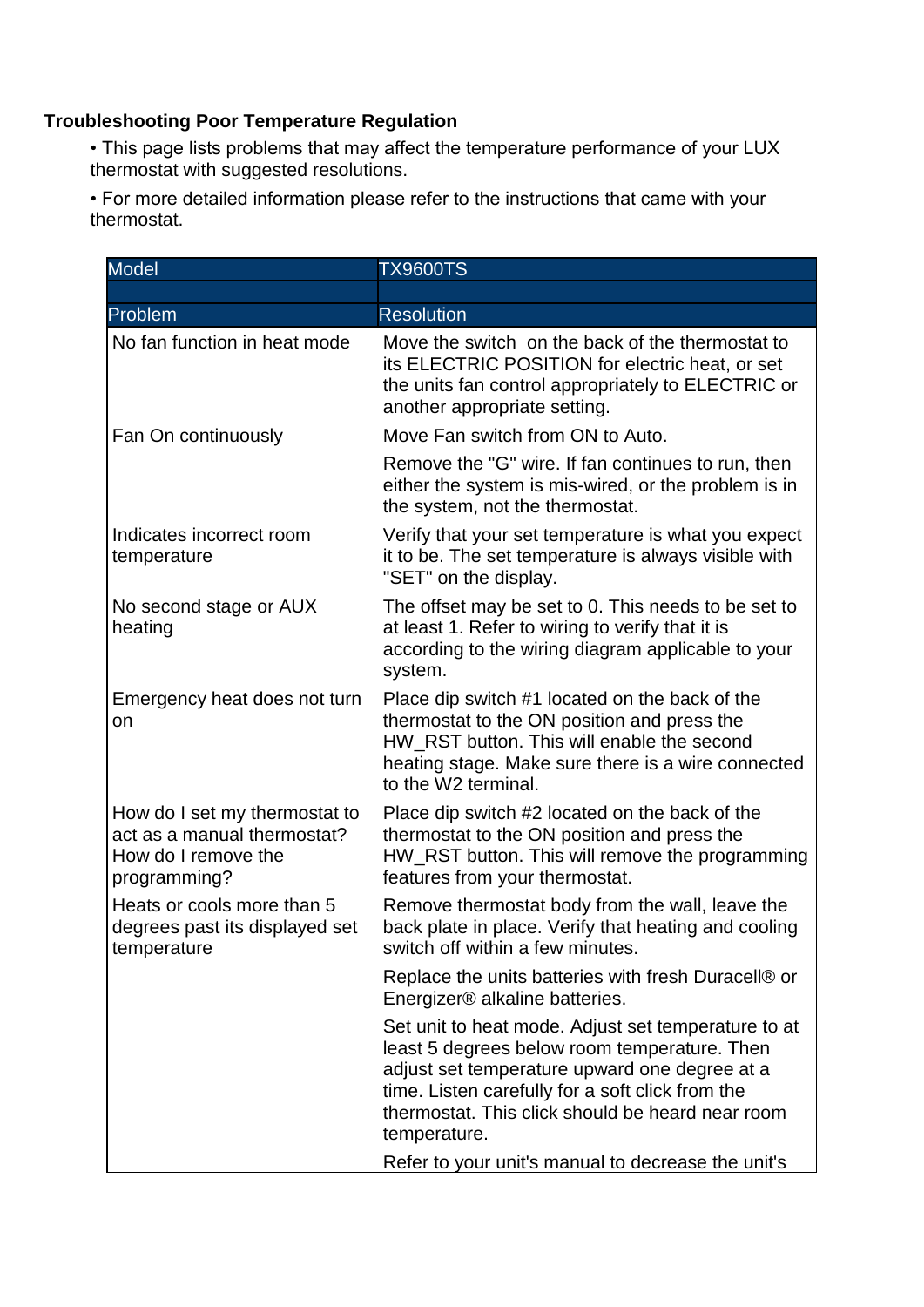|                                     | swing setting to a narrower setting.                                                                                                                                                                                                                                                                                                                                                                                    |
|-------------------------------------|-------------------------------------------------------------------------------------------------------------------------------------------------------------------------------------------------------------------------------------------------------------------------------------------------------------------------------------------------------------------------------------------------------------------------|
|                                     | Verify that your unit's placement and mounting are<br>optimum per the installation section of its manual.                                                                                                                                                                                                                                                                                                               |
|                                     | Refer to the wiring troubleshooting guide to verify<br>that your thermostat is wired correctly. Insure you<br>are using the correct wiring diagram for your<br>heating/cooling system.                                                                                                                                                                                                                                  |
|                                     | Note that in Cool Mode the thermostat may not<br>activate a cooling stage until its compressor<br>protection time has elapsed this may be a long as 5<br>minutes.                                                                                                                                                                                                                                                       |
|                                     | Where the wires are coming out of the wall fill the<br>hole with non-combustible insulation or putty to<br>prevent drafts from affecting the thermostats<br>performance.                                                                                                                                                                                                                                                |
| No heat or cooling when<br>expected | If using with a heat pump be sure to adjust the dip<br>switches located on the back of the thermostat for<br>heat pump mode. Switch 1 should be set to the ON<br>position. Also make sure the fan switch is in the<br>ELECTRIC position. You will need to reset your<br>thermostat after you make these changes.                                                                                                        |
|                                     | Refer to thermostat manual to verify that your set<br>temperature is what you expect it to be. The set<br>temperature is always visible with "SET" below.                                                                                                                                                                                                                                                               |
|                                     | Replace the batteries with fresh Duracell® or<br>Energizer® alkaline batteries. Press reset with<br>small Phillips screw driver. It may be necessary to<br>reconfigure some settings after a reset.                                                                                                                                                                                                                     |
|                                     | Set unit to heat mode. Adjust set temperature to at<br>least 5 degrees below room temperature. Then<br>adjust set temperature upward one degree at a<br>time. Listen carefully for a soft click from the<br>thermostat. This click should be heard near room<br>temperature. Adjust set temperature down one<br>degree at a time. Again listen carefully for a soft<br>click from the thermostat near room temperature. |
|                                     | Refer to wiring to verify that it is according to the<br>wiring diagram applicable to your system.                                                                                                                                                                                                                                                                                                                      |
|                                     | If your system is a low voltage system having<br>24VAC or less, and you are technically inclined,<br>you may jump terminals as given below out to<br>detect a malfunction in your system.                                                                                                                                                                                                                               |
| <b>Fan Test</b>                     | With the power ON at the fuse box, touch the "G"<br>wire to the "RH" terminal. The fan should come on<br>immediately and stay on. The rush of air is usually<br>heard.                                                                                                                                                                                                                                                  |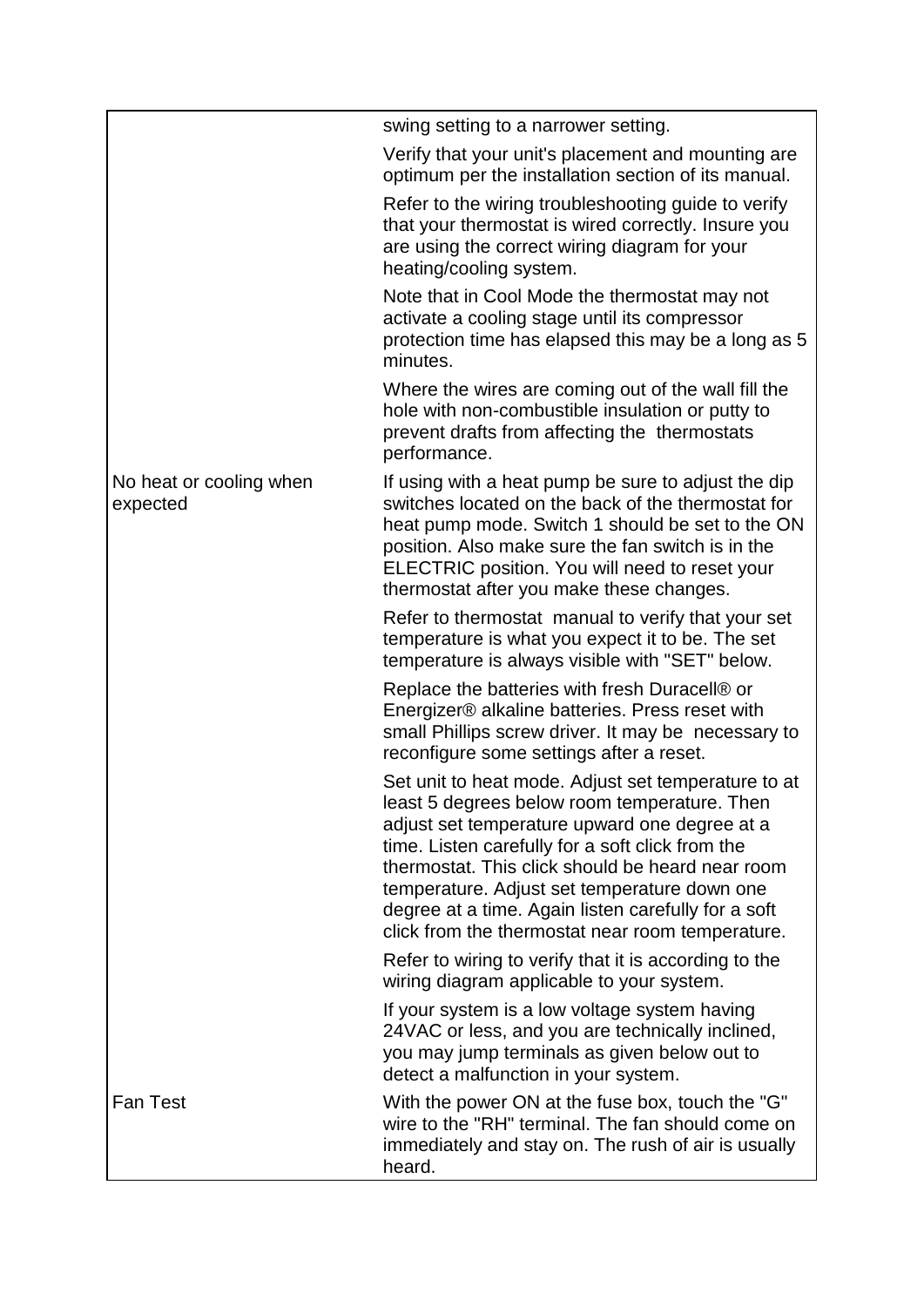|                                          | If the fan does not come on it is an indication that<br>there is a problem with your system. Check any<br>breaker or fuses that feed the 24VAC transformer<br>that powers your system.                                                                                                                                                                                                                                        |
|------------------------------------------|-------------------------------------------------------------------------------------------------------------------------------------------------------------------------------------------------------------------------------------------------------------------------------------------------------------------------------------------------------------------------------------------------------------------------------|
| <b>Heat Test</b>                         | To test gas or oil heating systems, take the "W1"<br>wire off its terminal. With the power ON at the fuse<br>box, touch the "W1" wire to the "RH" terminal for a<br>couple of minutes and the heater should come on<br>and stay on until the wire is removed.                                                                                                                                                                 |
| <b>Cooling Test</b>                      | To test cooling, remove the "G" and "Y" wires.<br>Connect them together with the "RC" for several<br>minutes to observe operation. The system should<br>come on and stay on. If the cooling fails to come<br>on, or comes on and off, the problem is in the<br>system.                                                                                                                                                        |
| <b>Heat Pump Test</b>                    | To test a heat pump system with an "O" wire, three<br>wires must be connected together with the power<br>terminal. The power terminal is "RH". With the<br>power ON at the fuse box, connect the "O" and "Y",<br>and "G" wires to the "RH" terminal for a couple of<br>minutes and the unit should provide cool air. Wait at<br>least 5 minutes and repeat this test without the "O"<br>wire. The unit should provide Heat.   |
|                                          | To test a heat pump system with a "B" wire, three<br>wires must be connected together with the power<br>terminal. The power terminal is "RH". With the<br>power ON at the fuse box, connect the "B" and "Y"<br>and "G" wires to the "RH" terminal for a couple of<br>minutes and the unit should provide warm air. Wait<br>at least 5 minutes and repeat this test without the<br>"B" wire. The unit should provide cool air. |
| <b>Thermostat Emergency Heat</b><br>Test | 1. Set unit to emergency heat mode by pressing the<br><b>EMER</b> button.                                                                                                                                                                                                                                                                                                                                                     |
|                                          | 2. Adjust set temperature to at least 5 degrees<br>below room temperature.                                                                                                                                                                                                                                                                                                                                                    |
|                                          | 3. Adjust set temperature upward one degree at a<br>time. Wait for the Set temperature to be accepted<br>and replaced by the room temperature. Listen<br>carefully for a soft click from the thermostat. AUX<br>will appear; and HEAT will flash when on.                                                                                                                                                                     |
|                                          | 4. Repeat step 3 until the click is heard or the set<br>temperature is at least 5 degrees above the room<br>temperature. Remember to wait for the Set<br>Temperature to be accepted and replaced by the<br>room temperature before, before making the next<br>adjustment. The click should be heard near room<br>temperature.                                                                                                 |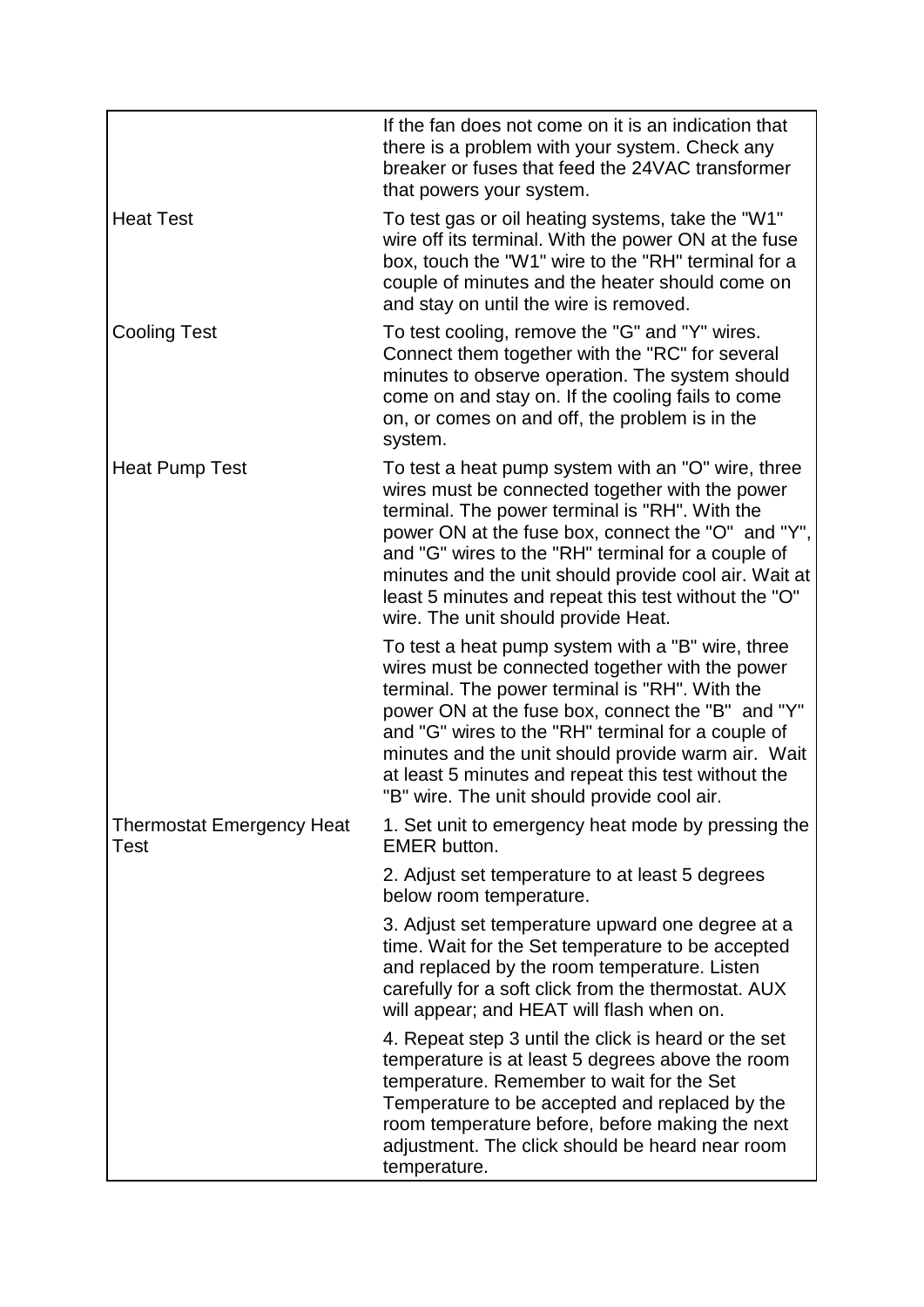|                         | 5. After the click is heard, adjust set temperature<br>downward one degree at a time. Again listen for a<br>soft click from the thermostat.             |
|-------------------------|---------------------------------------------------------------------------------------------------------------------------------------------------------|
|                         | 6. Repeat step 5 until a click is heard or the set<br>temperature is again 5 degrees below the room<br>temperature. The flame will again be steady.     |
|                         | 7. Steps 2 through 6 may be repeated to be sure<br>that a click is heard each time the set temperature<br>passes the room temperature.                  |
|                         | 8. If no click can be heard the thermostat is not<br>operating properly. It must not be used to control a<br>HVAC system until the problem is remedied. |
| For further assistance: | Contact your HVAC service company or our<br>Technical Assistance Line if not resolved.                                                                  |

## **Wiring Information and Troubleshooting**

- This page provides general guidance for wiring your LUX 24VAC electronic thermostat. For more detailed information please refer to the instructions that came with your thermostat.
- Please make specific note regarding LOW VOLTAGE and LINE VOLTAGE directions. Do not install LINE VOLTAGE wires to a LOW VOLTAGE control. Improper installation of a "C" wire may cause damage to your system.
- Do no install a wire labeled "TC" from the previous thermostat to any of our controls. Installation of a "TC" wire may cause damage to your system.
- Do NOT wire by color of the wire, wire by the LETTER designation to which the wire was attached on the previous control.
- If there were no letter designations on your old thermostat, contact our Technical Assistance Department for assistance.

| <b>Model</b>                                   | <b>TX9600TS</b>                                                                             |
|------------------------------------------------|---------------------------------------------------------------------------------------------|
|                                                |                                                                                             |
| Problem                                        | <b>Resolution</b>                                                                           |
| <b>ALL</b>                                     | Never connect a low voltage thermostat to line<br>voltage.                                  |
| If unsure how to connect your<br>current wires | Contact our Technical Assistance Line or your<br>HVAC service company.                      |
| Two wires control a heat only<br>system        | Connect one wire to W1 and the other to RH.                                                 |
| Two wires control a cool only<br>system        | Connect one wire to RC and the other to Y.                                                  |
| cooling.                                       | Two wires control heating AND Currently no Lux controls are compatible with this<br>system. |
|                                                | Three wires for forced air heat The previous RH or RC wire is the 24-volt                   |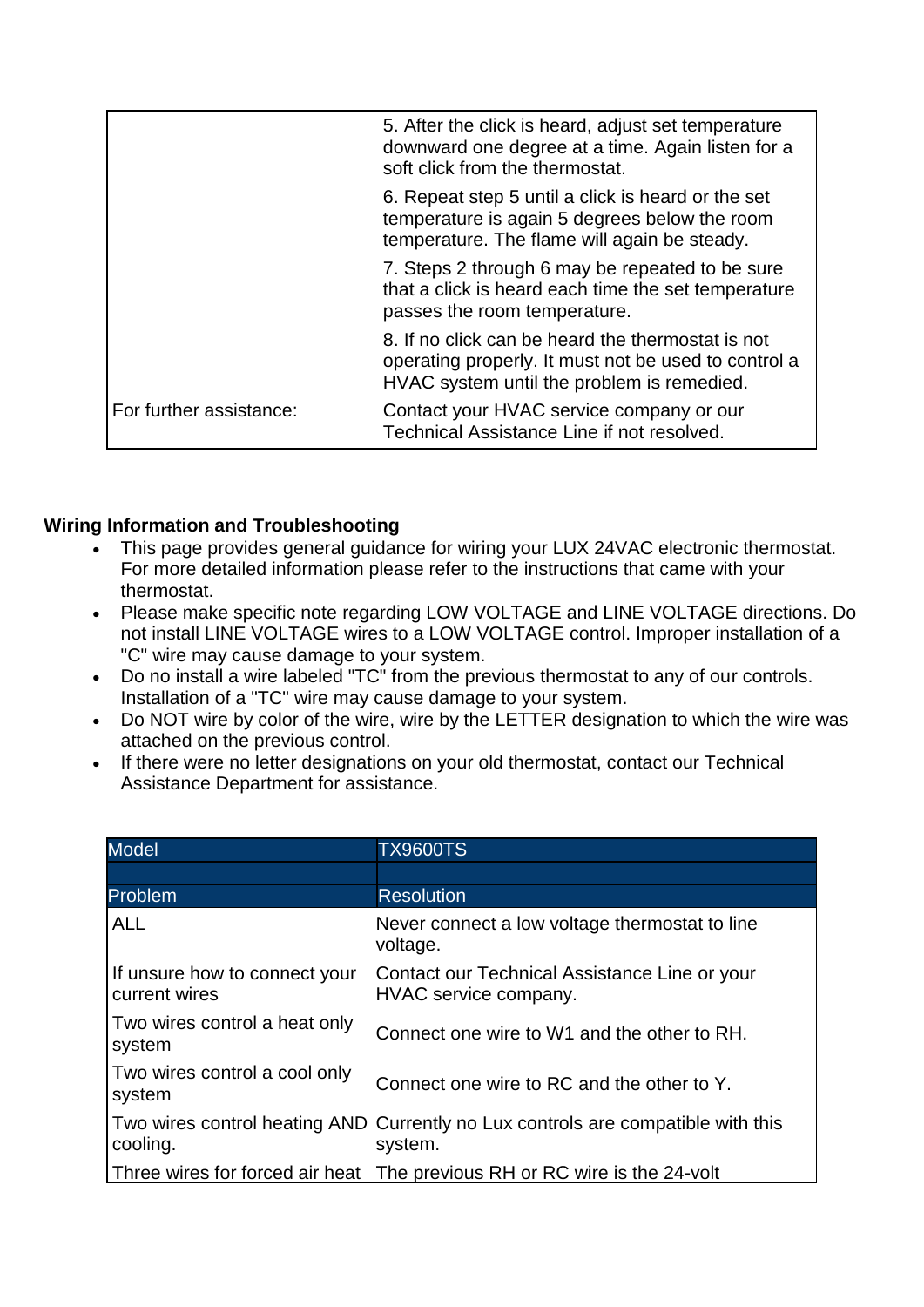| only system, where the<br>previous thermostat did not<br>have a clock or timer                                                                                                                                                                            | transformer wire. Connect it to RH. Leave jumper<br>connecting RH to RC. Connect the forced air heat<br>system to W1, and the fan wire to G.                                                                                                                                                                                                                                                                                                                                                                                                                                                                                                                                                                                                |
|-----------------------------------------------------------------------------------------------------------------------------------------------------------------------------------------------------------------------------------------------------------|---------------------------------------------------------------------------------------------------------------------------------------------------------------------------------------------------------------------------------------------------------------------------------------------------------------------------------------------------------------------------------------------------------------------------------------------------------------------------------------------------------------------------------------------------------------------------------------------------------------------------------------------------------------------------------------------------------------------------------------------|
| Three wires control heating<br>and cooling. One wire<br>operates heat, one operates<br>cooling and the third provides<br>24 VAC                                                                                                                           | Connect the 24-volt power wire to RH. Install a<br>jumper connecting RH to RC. This jumper is usually<br>pre-wired. Connect the heat wire to W1, and the<br>cooling wire to Y.                                                                                                                                                                                                                                                                                                                                                                                                                                                                                                                                                              |
| Three wires control a cooling<br>only system. One wire<br>operates the compressor, one<br>operates the fan and the third<br>provides 24 VAC                                                                                                               | Connect the 24-volt power wire to RC. Connect the<br>cooling wire to Y and the fan wire to G.                                                                                                                                                                                                                                                                                                                                                                                                                                                                                                                                                                                                                                               |
| Four wires control a heating<br>and cooling, electric, gas or oil,<br>heat pump                                                                                                                                                                           | Connect the 24 VAC transformer wire to RH or RC.<br>Install a jumper connecting RH to RC. This jumper is<br>forced air system that is NOT a often prewired. Connect the heat wire to W1, the<br>cooling wire to Y and the fan wire to G.                                                                                                                                                                                                                                                                                                                                                                                                                                                                                                    |
| Four wires control a Single<br>Stage Heat Pump. They were<br>labeled: G, Y, R or RH or RC,<br>and either B or O was used                                                                                                                                  | Do not connect wires to both B and O. Connect the<br>reversing valve wire to B or O, just as the previous<br>thermostat. Install a jumper wire from RH to RC.<br>Connect 24 VAC wire to RH too. Install a second<br>jumper wire from W1 to Y. Connect compressor wire<br>to Y and the fan wire to G.                                                                                                                                                                                                                                                                                                                                                                                                                                        |
| Six or seven wires control a<br>Heat Pump with an auxiliary<br>heat stage. They were labeled:<br>G, Y, R or RH or RC, and W or<br>W2. Either B or O was used.<br>And Emergency wire E is<br>present. The C wire is<br>common for 24 volt ac<br>operation. | Do not connect wires to both O and B. Connect the<br>reversing valve wire to O or B, just as the previous<br>thermostat. Connect 24 VAC wire to RH and leave<br>in the factory supplied jumper wire between RH and<br>RC. Connect compressor wire to Y and fan wire to<br>G. It is not necessary to wire the X, E or X2 terminal.<br>Connect W or W2 to the W2 terminal and add a<br>jumper wire from W1 to Y. If you have a C (common<br>wire) connect it to the C terminal. Move dip switch<br>#1 located on the back of the thermostat to the ON<br>position. Set the GAS/ELECTRIC switch on the back<br>of the thermostat to the ELECTRIC position. Once<br>both of these changes have been made be sure to<br>press the HW_RST button. |
| For further assistance:                                                                                                                                                                                                                                   | Contact your HVAC service company or our<br>Technical Assistance Line if not resolved.                                                                                                                                                                                                                                                                                                                                                                                                                                                                                                                                                                                                                                                      |

## **Troubleshooting the Display**

- Problems that may be identified from the display of your programmable thermostat are listed here with suggested resolutions.
- For more detailed information please refer to the instructions that came with your thermostat.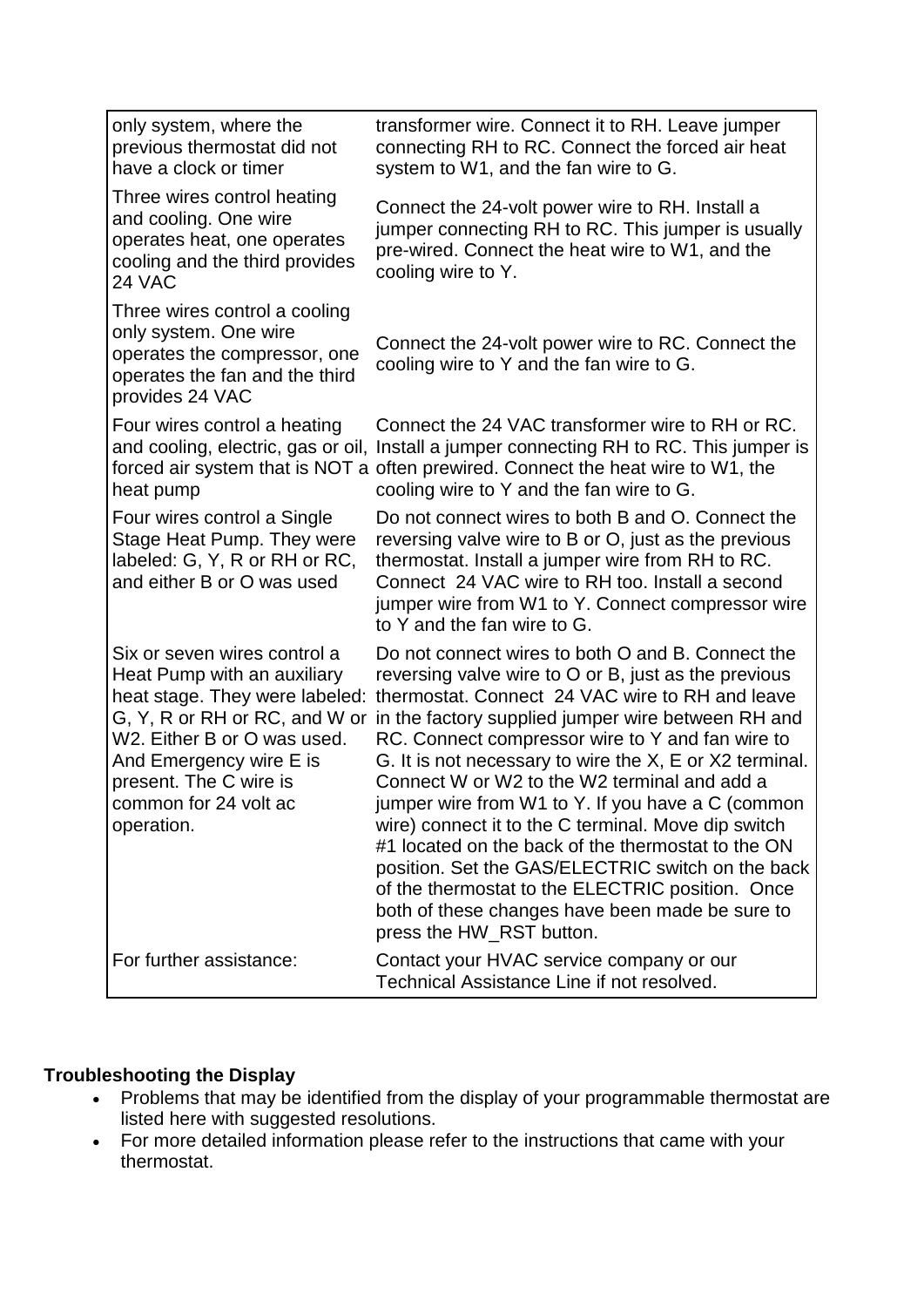| <b>Model</b>                                                                                        | <b>TX9600TS</b>                                                                                                                                                                                                                                                                                                                                                                                                                                                                                                                                      |
|-----------------------------------------------------------------------------------------------------|------------------------------------------------------------------------------------------------------------------------------------------------------------------------------------------------------------------------------------------------------------------------------------------------------------------------------------------------------------------------------------------------------------------------------------------------------------------------------------------------------------------------------------------------------|
|                                                                                                     |                                                                                                                                                                                                                                                                                                                                                                                                                                                                                                                                                      |
| Problem                                                                                             | <b>Resolution</b>                                                                                                                                                                                                                                                                                                                                                                                                                                                                                                                                    |
| Display will not change                                                                             | Peel protective plastic label from display.                                                                                                                                                                                                                                                                                                                                                                                                                                                                                                          |
|                                                                                                     | Display blurred and unreadable Peel protective plastic label from display.                                                                                                                                                                                                                                                                                                                                                                                                                                                                           |
|                                                                                                     | Press the HW_RESET button on the back of your<br>unit.                                                                                                                                                                                                                                                                                                                                                                                                                                                                                               |
| Blank or fading display                                                                             | Replace thermostat batteries with fresh AA size<br>Duracell® or Energizer® alkaline batteries. Be sure<br>that they are installed with their polarity $(+)$ and $-)$<br>correct.                                                                                                                                                                                                                                                                                                                                                                     |
|                                                                                                     | Clean battery contacts with a pencil eraser and pry<br>out the spring contact slightly to insure a clean, firm<br>connection.                                                                                                                                                                                                                                                                                                                                                                                                                        |
|                                                                                                     | Press the HW_RESET button on the back of your<br>unit.                                                                                                                                                                                                                                                                                                                                                                                                                                                                                               |
| Display is locked or will not<br>respond                                                            | Check for a locked padlock icon on the display.<br>Touch the icon to see "UNLOCK KEYBOARD".<br>Touch "OK". Press the UP and DOWN arrows to<br>enter your lock code then touch "OK" when<br>finished. To remove the lock with out your lock<br>code, remove the thermostat from the wall and<br>locate the button labeled HW RESET on the back of<br>the thermostat. Press the HW RESET button down<br>for 5 seconds then release. The padlock icon<br>should now be in the unlocked position. You will<br>need to reset the time on your thermostat. |
| Displays reads "LO BATTERY"                                                                         | Replace thermostat batteries with fresh AA size<br>Duracell® or Energizer® alkaline batteries. Be sure<br>that they are installed with their polarity $(+)$ and $-)$<br>correct.                                                                                                                                                                                                                                                                                                                                                                     |
|                                                                                                     | Clean battery contacts with a pencil eraser and pry<br>out the spring contact slightly to insure a clean, firm<br>connection.                                                                                                                                                                                                                                                                                                                                                                                                                        |
| What is the EMER button                                                                             | The EMER setting is used with heat pump systems<br>that have an emergency heat heating element.                                                                                                                                                                                                                                                                                                                                                                                                                                                      |
| Display reads "STG. 2" or<br>"AUX"                                                                  | "STG. 2" is displayed when the thermostat is<br>turning on the first and second stages of a<br>conventional heating system. "AUX" is displayed<br>when the thermostat is turning on the first and<br>auxiliary heating stages on a heat pump.                                                                                                                                                                                                                                                                                                        |
| How do I set my thermostat to<br>act as a manual thermostat?<br>How do I remove the<br>programming? | Place dip switch #2 located on the back of the<br>thermostat to the ON position and press the<br>HW_RST button. This will remove the programming<br>features from your thermostat.                                                                                                                                                                                                                                                                                                                                                                   |